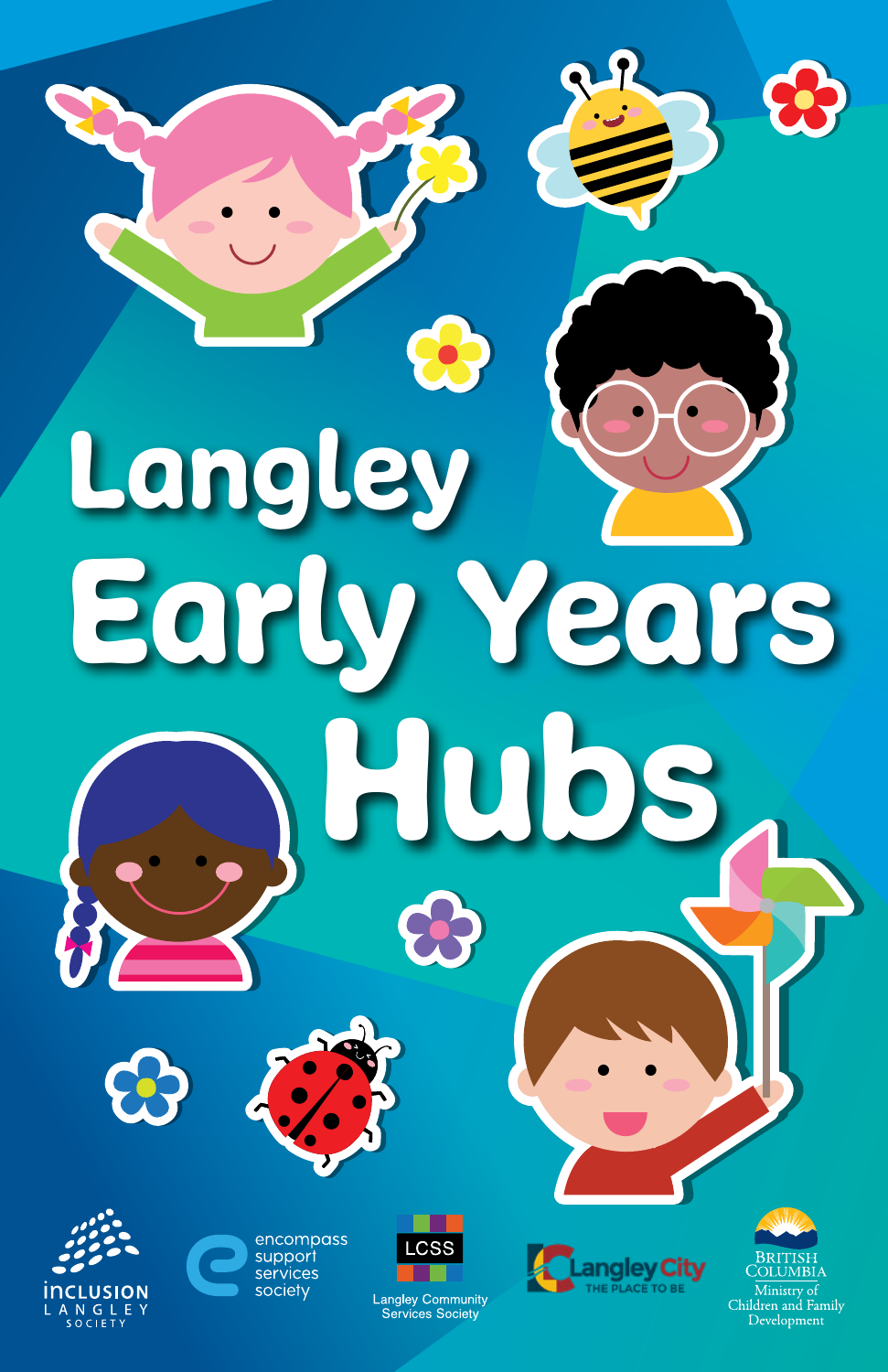## Langley Early Years Hubs

Langley has 4 Early Years Hub locations that provide a variety of early learning, cultural, and drop-in programs for families with children birth – 6 years.

Our hubs also have information, resources and supports for families, as well as a Family Navigator.



## Follow us!

leyc.ca @langearlyyears @langleyearlyyears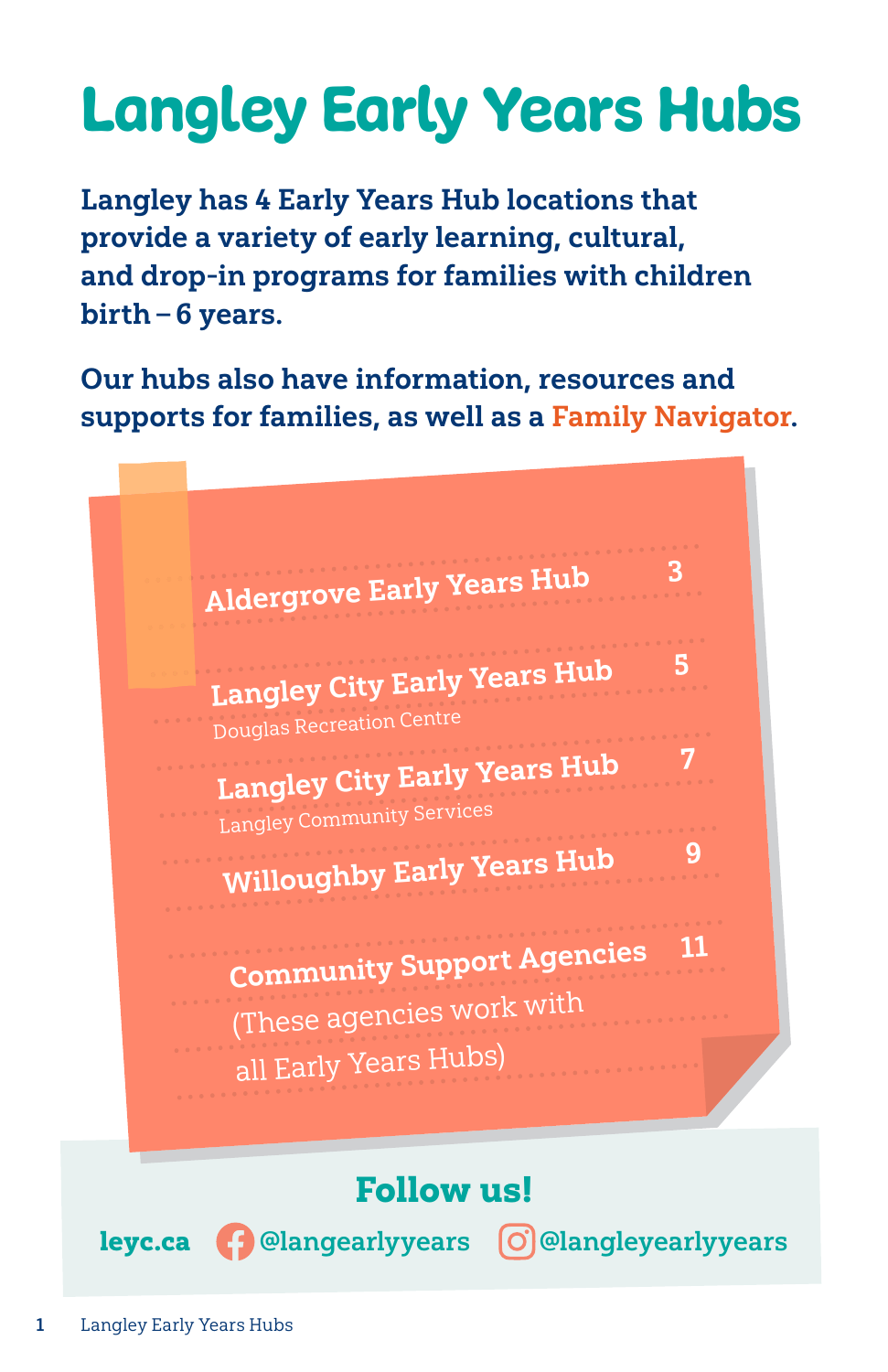## What's an Early Years Family Navigator?

An Early Years Family Navigator works one-on-one with families to provide information and supports to meet the needs of your family.

## What can they do?

- Help find programs for you to attend with your children
- Assist with finding childcare
- Filling out paperwork and/or referrals
- Finding early intervention supports for your child with extra needs
- Help with access to food and housing needs
- Services for emotional and physical health
- Assist with connecting to other community agencies, programs, workshops and events

They can meet with you in the community, at one of the Early Years Hubs or at your home. They can also connect by email, phone or text!

### Please contact an Early Years Family Navigator for more information at 604-308-1584.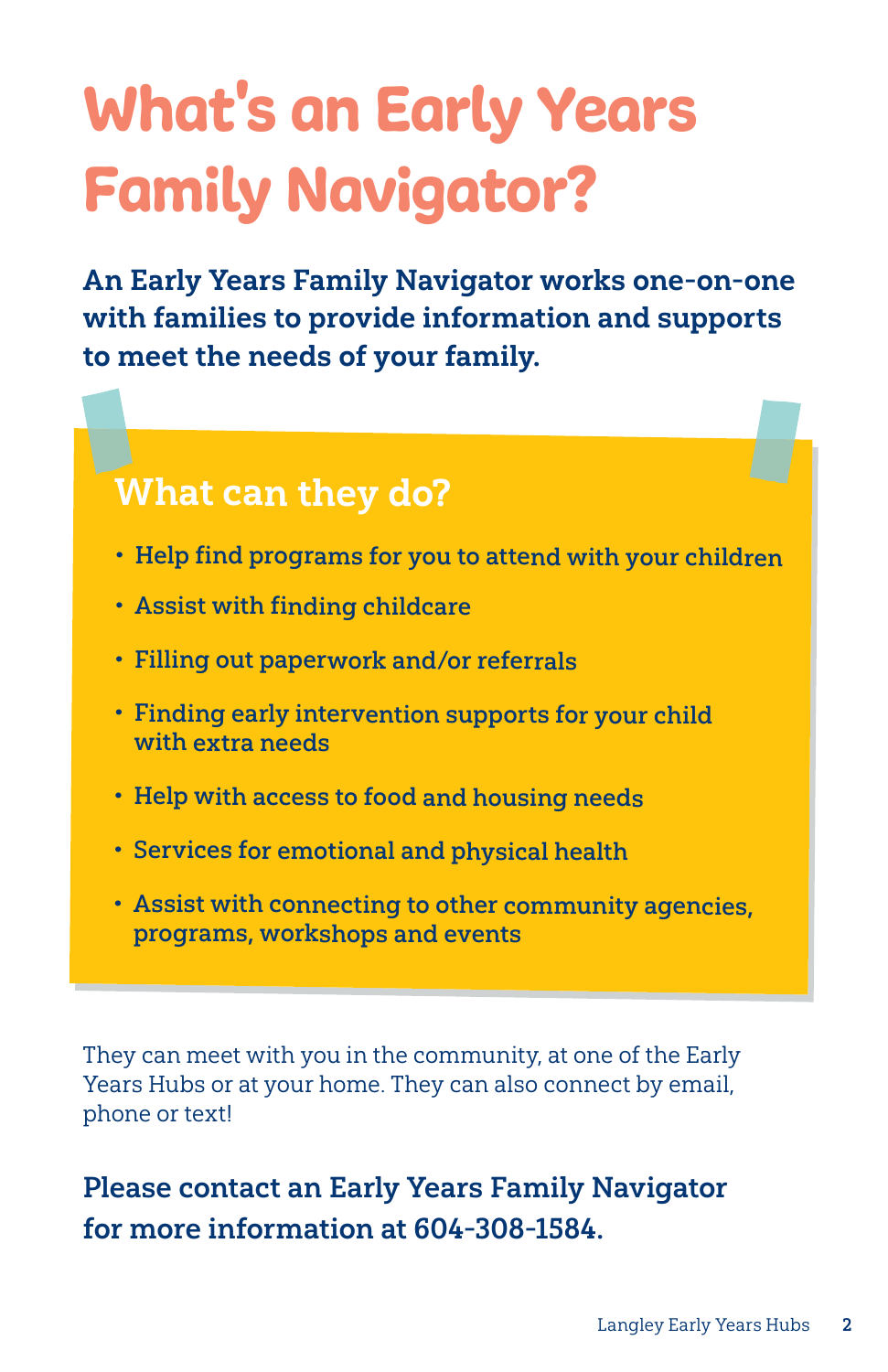# Aldergrove Early Years Hub

Aldergrove Family Place 27330 28th Avenue, Aldergrove **604-856-1664** 

(in a portable on Shortreed Elementary School property)

Programs and Services

#### Aldergrove Family Place Drop-in

FREE program for children 0–6 years and their parent/guardian.

**A**: encompass-supports.com

#### Best Babies (birth – 12 months)

- Individualized Support One-on-one support during pregnancy and up to 3 months after birth.
- Lunch Club/Group Sessions Drop-in sessions available to expectant and postnatal women until their babies reach one year.

S: encompass-supports.com

#### YWCA Single Moms Group

Weekly group meetings connect single moms in the community for peer support, resources and information. Registration required.

 $\overleftrightarrow{z}$ : ywcavan.org/programs/single-mothers-support-services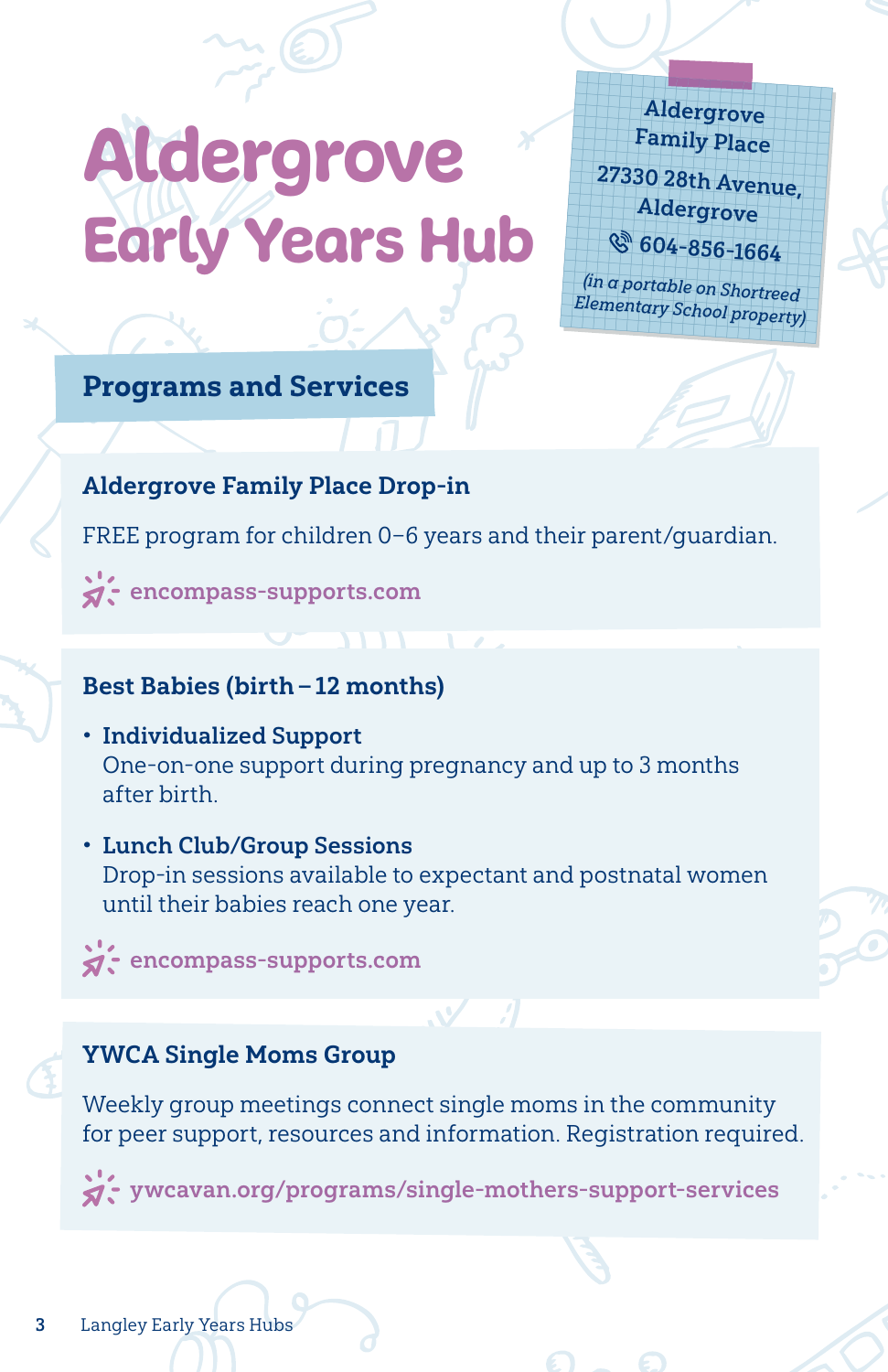#### Child Immunization Clinic

Drop-in to weigh and measure your child. Immunizations are by appointment only. Call 604-476-7087 to book.

\*\*\* fraserhealth.ca

#### Community Outreach for Parents

Outreach staff can assist parents with young children to connect with resources and services they are seeking.

 $\mathcal{L}$  encompass-supports.com

#### Little Feathers Aboriginal Playgroup

FREE drop-in playgroup for Aboriginal (Self-Identified, Status, Non-Status) children aged 0–6 years and their caregivers.

 $\overleftrightarrow{a}$ : lfvas.org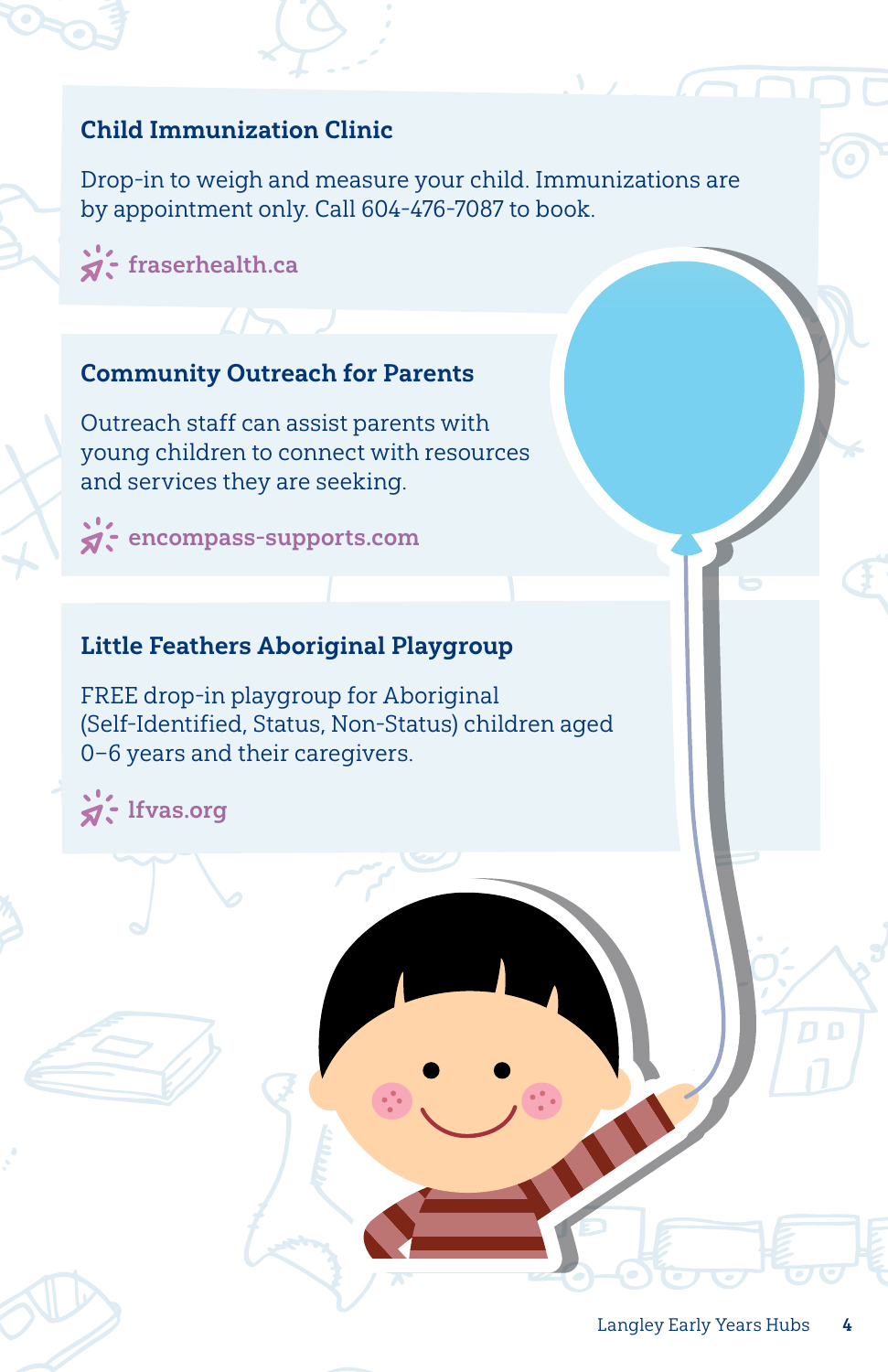# Langley City Early Years Hub

Douglas Recreation Centre 20550 Douglas Crescent, Langley City **8** 604-514-2865

Programs and Services

#### City of Langley – Parks and Recreation

- Prenatal Music Class
- Roaming Rascals
- Parent and Tot Programs
- Art for 2's
- Active Start: Floor Hockey, Soccer, Multi-Sport
- Preschool (3–5 years) Art, Dance, Social Development & Sports
- $\mathbf{a}$ : langleycity.ca

#### Best Babies (birth – 12 months)

- Individualized Support One-on-one support during pregnancy and up to 3 months after birth.
- Lunch Club/Group Sessions Drop-in sessions available to expectant and postnatal women until their babies reach one year.
- **C**: encompass-supports.com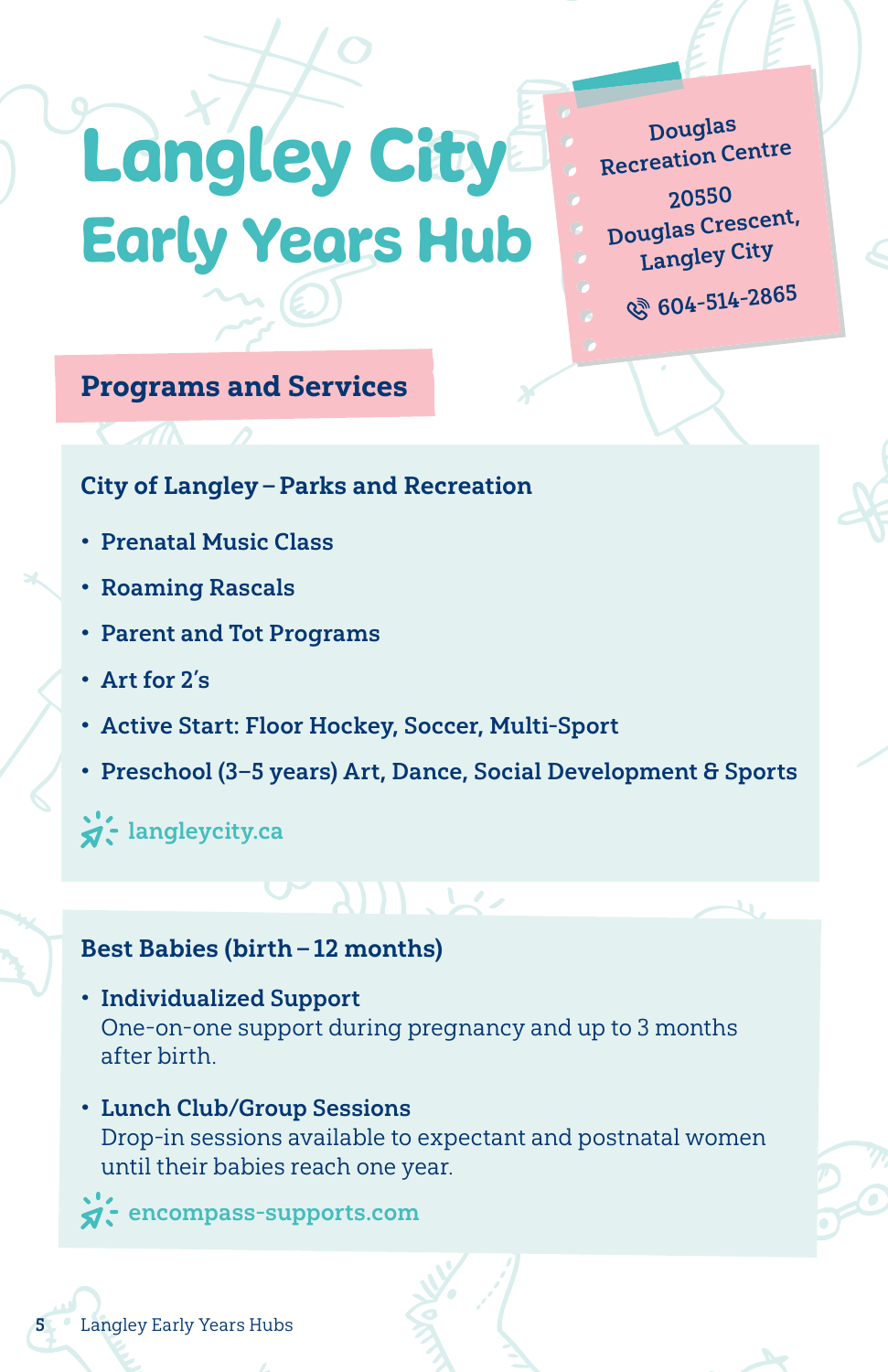#### **StrongStart**

FREE play-based drop-in program for children 0–5 years and their parents or guardians.

9:00am–12:00pm, Douglas Park Community School

 $\overleftrightarrow{z}$  sd35.bc.ca

#### Baby Talk Drop-in

A casual drop-in environment where babies (0–12 months), parents, and soon-to-be parents can play and learn.

**x**: www.leyc.ca

 $\bm{\Pi}$   $\bm{\Pi}$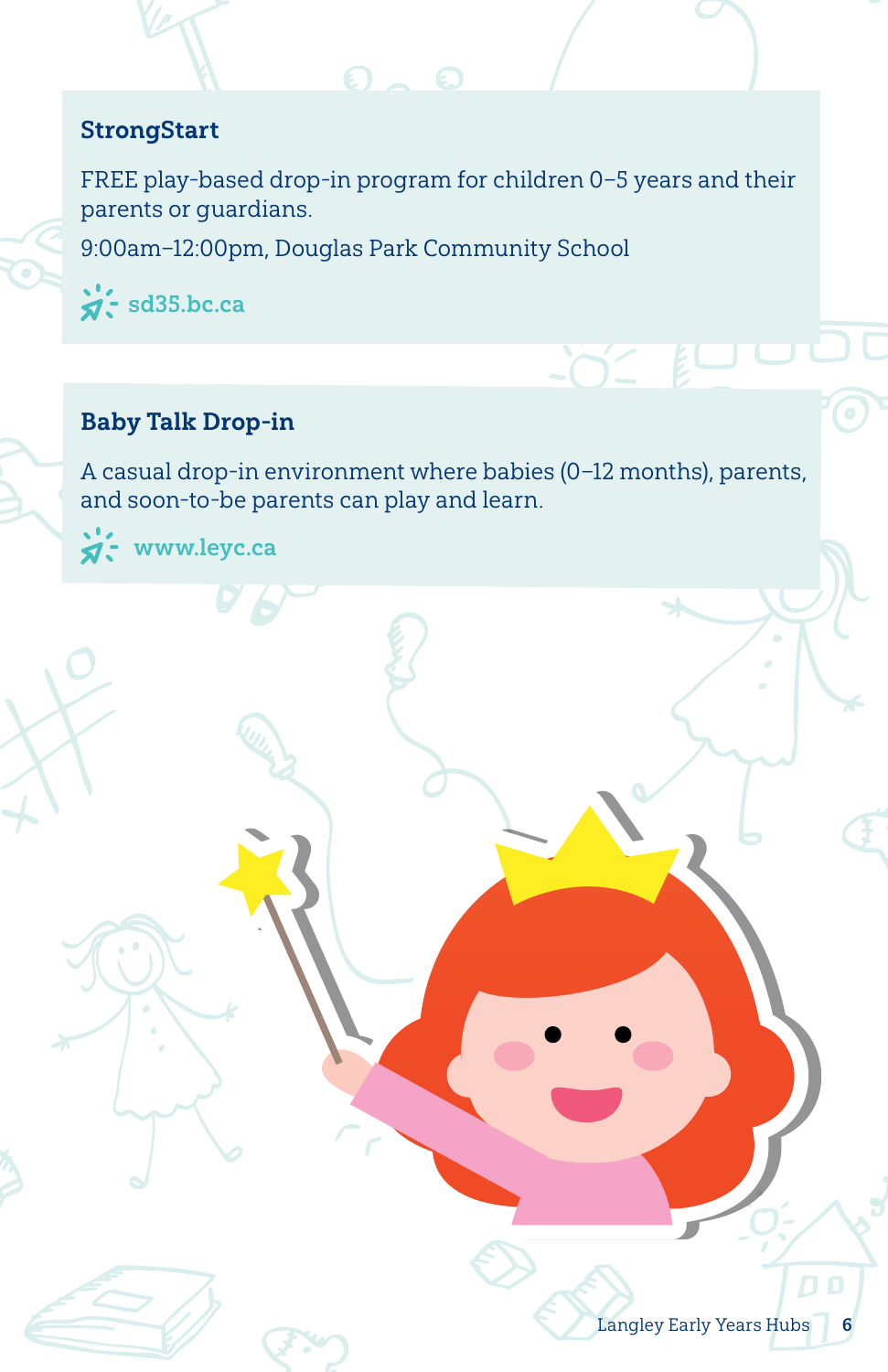## Langley City Early Years Hub

**Langley** Community Services 5339 207 Street Langley

**8** 604-534-7921

#### Programs and Services

#### Family Place South Drop-in

FREE program for children 0–6 years and their parent/guardian.

 $\chi^{\prime}$  lcss.ca/programs-and-services

#### Parenting Education & Outreach

FREE confidential in-home or onsite support, education and counselling.

 $\chi$ - lcss.ca/programs-and-services

#### Settlement & Integration Services

FREE Early Learning Program for refugee/newcomer children aged 0–6 years and their parent/care providers. Includes Parenting in Canada, Health and Nutrition, Newcomer Best Babies, Creative Art, Environment Program and more.

 $\mathcal{L}$  lcss.ca/programs-and-services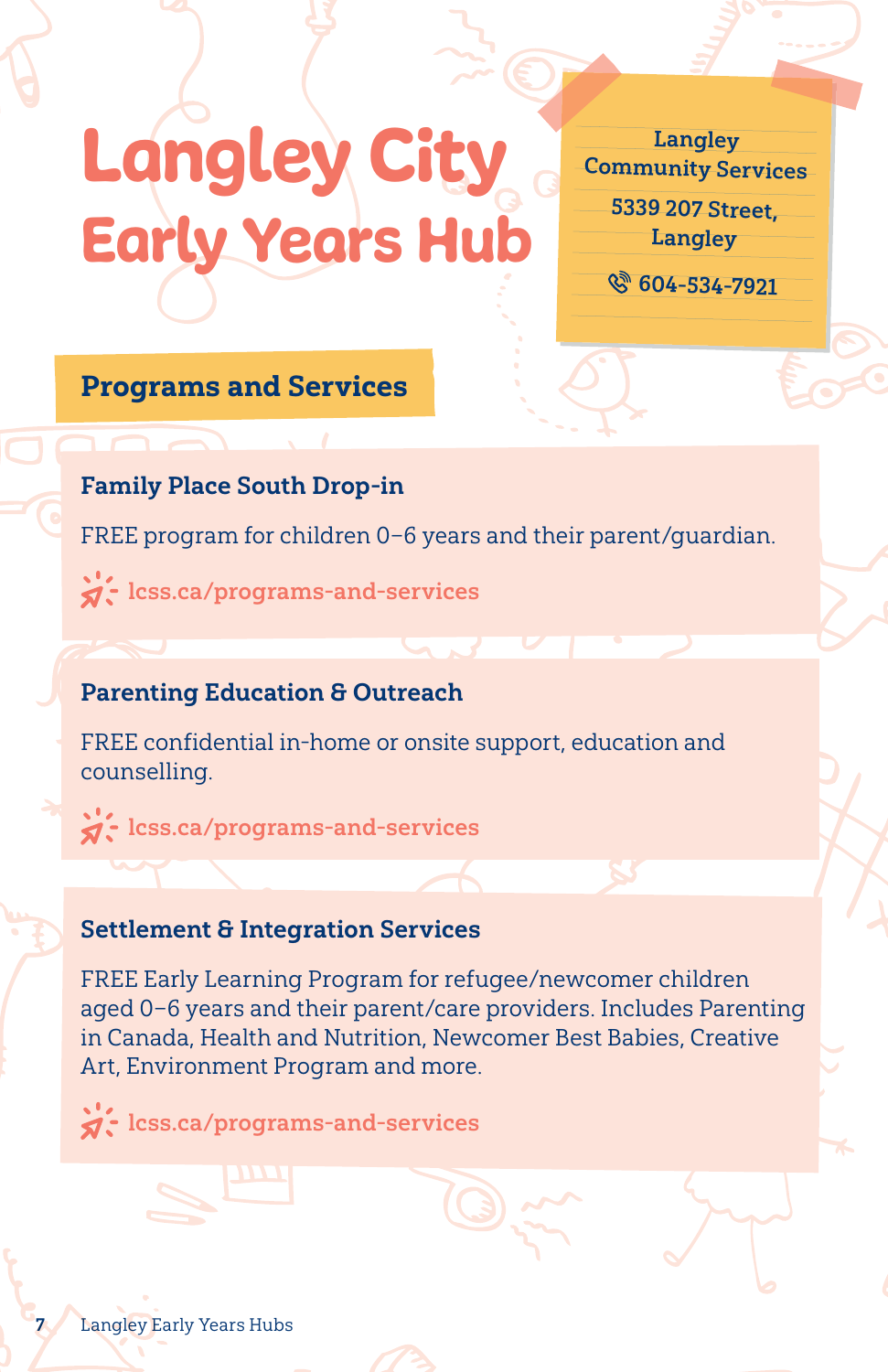#### Parent Education and Workshops

Offers free workshops on an ongoing basis.

 $\chi$  lcss.ca/programs-and-services

#### Poverty Law Program

The goal of this program is to ensure fair access to income support and services through information, referrals, supports and one-onone advocacy in the following areas: Income Assistance, housing, Federal Income Benefits, Public Legal Education (PLE), resources and referrals.

 $\chi'$ - lcss.ca/programs-and-services/povertylaw/

G G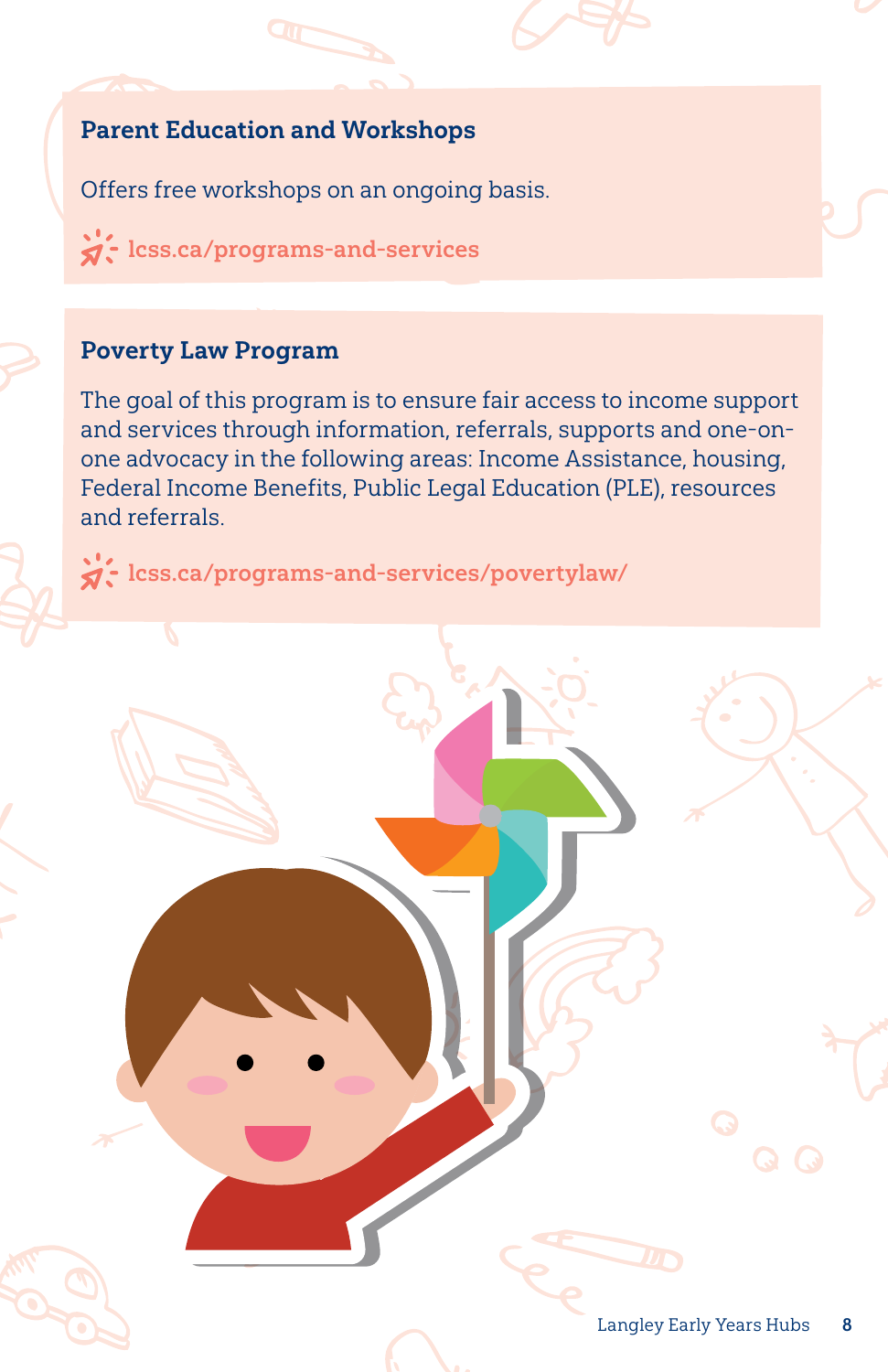# Willoughby Early Years Hub

Willoughby Elementary School 20766 80th Avenue, Langley **604-308-1584** 

(inside the school, and in a portable on the property)

#### Programs and Services

#### Baby Talk Drop-in

A casual drop-in environment where babies (0–12 months), parents, and soon-to-be parents can play and learn.

 $\overleftrightarrow{a}$ : www.leyc.ca

#### Child Immunization Clinic

Drop-in to weigh and measure your child. Immunizations are by appointment only. Call 604-476-7087 to book.

 $\overleftrightarrow{a}$ : fraserhealth.ca

#### Creative Art & Conversation Circle

This program is designed for permanent resident, refugee, and newcomer children aged 0–6 years and their parent/care provider who have multiple barriers to integration.

 $\mathcal{L}$  lcss.ca/programs-and-services

#### Family Place North Drop-in

FREE program for children 0–6 years and their parent/guardian.

 $\mathcal{L}$  lcss.ca/programs-and-services



9 Langley Early Years Hubs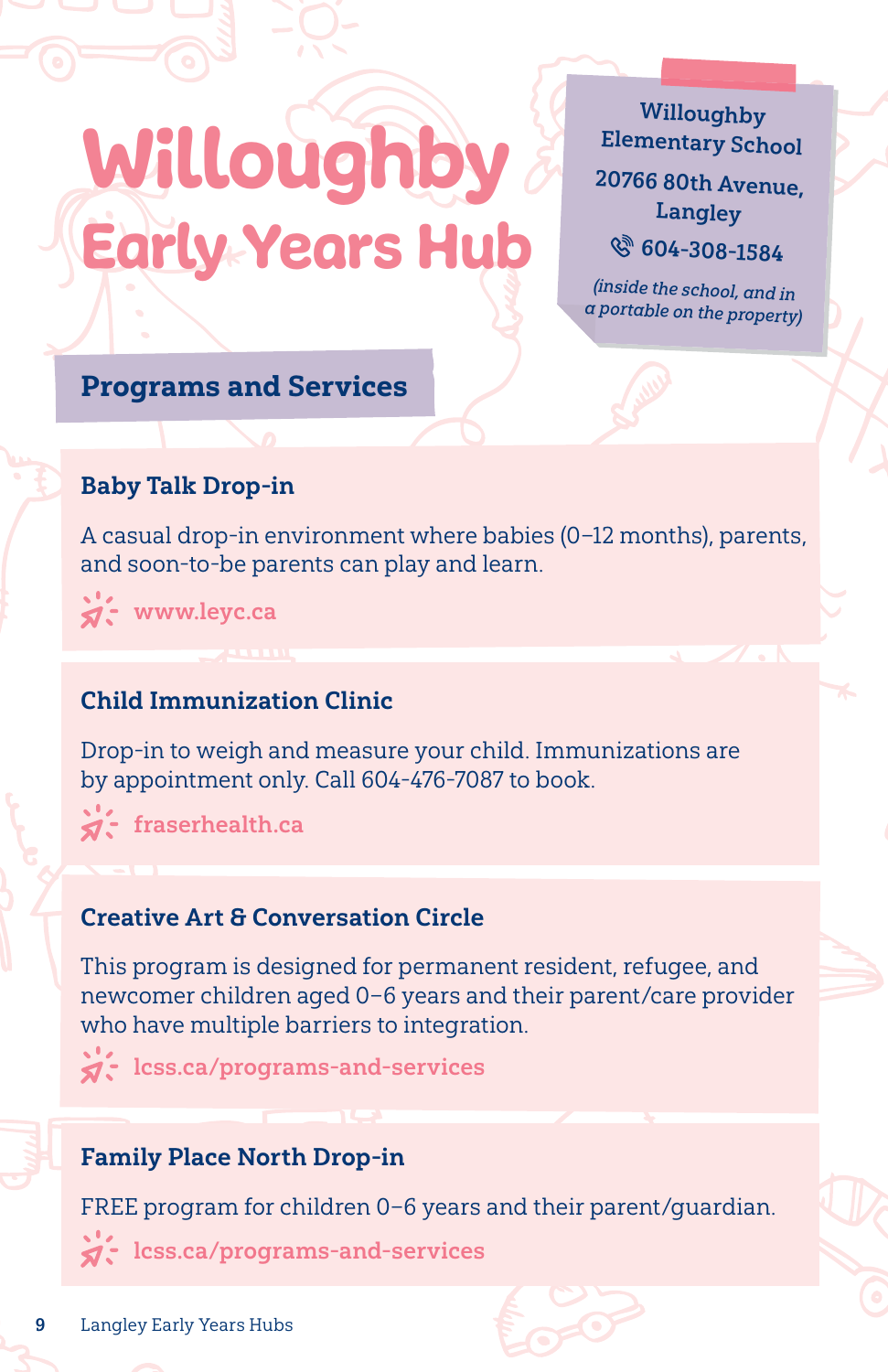

#### Infant Development Playgroup

The infant development programme helps families with children 0–3 years who have a diagnosis, a developmental delay, or are at risk for a delay in one or more skill areas. Referral required.

 $\lambda$ : inclusionlangley.com

#### Little Feathers Aboriginal Playgroup

FREE drop-in playgroup for Aboriginal (Self-Identified, Status, Non-Status) children aged 0–6 years and their caregivers.

 $\overleftrightarrow{a}$ : Ifvas.org

#### Pacific Post Partum Support Group

A weekly support group for women experiencing pre or post partum depression, anxiety and/or adjustment. Childcare is provided.

 $\overrightarrow{a}$ : postpartum.org

#### Spanish Family Time Drop-in

This free drop-in program provides Spanish families with a local avenue to meet with other families within their community.

 $\mathbf{z}'$  encompass-supports.com

#### **StrongStart**

FREE play-based drop-in program for children 0–5 years and their parents or guardians. 1:00–4:00pm, Willoughby Elementary School

 $\overleftrightarrow{a}$ : sd35.bc.ca

#### YWCA Baby and Me Single Mothers Support Group

A peer-supported group for expectant single mothers (or who have a baby under 18 mos.). A great way to gain resources and connections. Group is continuous intake, a referral is required (moms may selfrefer). Free childminding available for older siblings.

 $\lambda$  - ywcavan.org/programs/single-mothers-support-services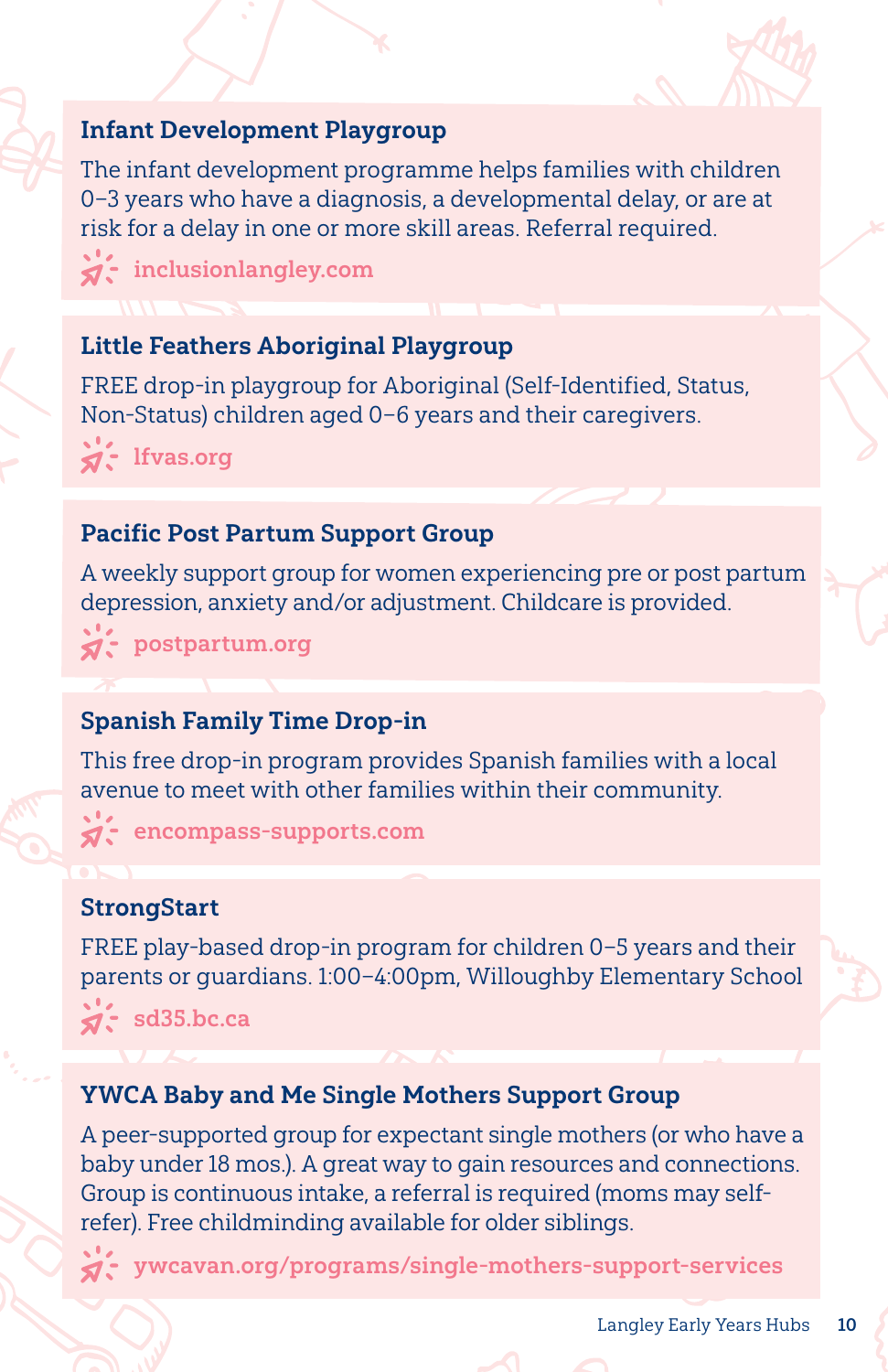# **Community** Support Agencies

We have several community support agencies that work across all 4 Early Years Hubs

#### Childcare Information

Child Care Resource and Referral

Langley Community Services Society

20577 Fraser Hwy., Langley

 $\binom{10}{16}$  604-533-4425  $\overleftrightarrow{\mathbf{x}}$ : childcarechoices.ca  $\overrightarrow{a}$ . Icss.ca

Free consultation, support, assistance with childcare subsidy applications and referral services to parents seeking childcare in Langley.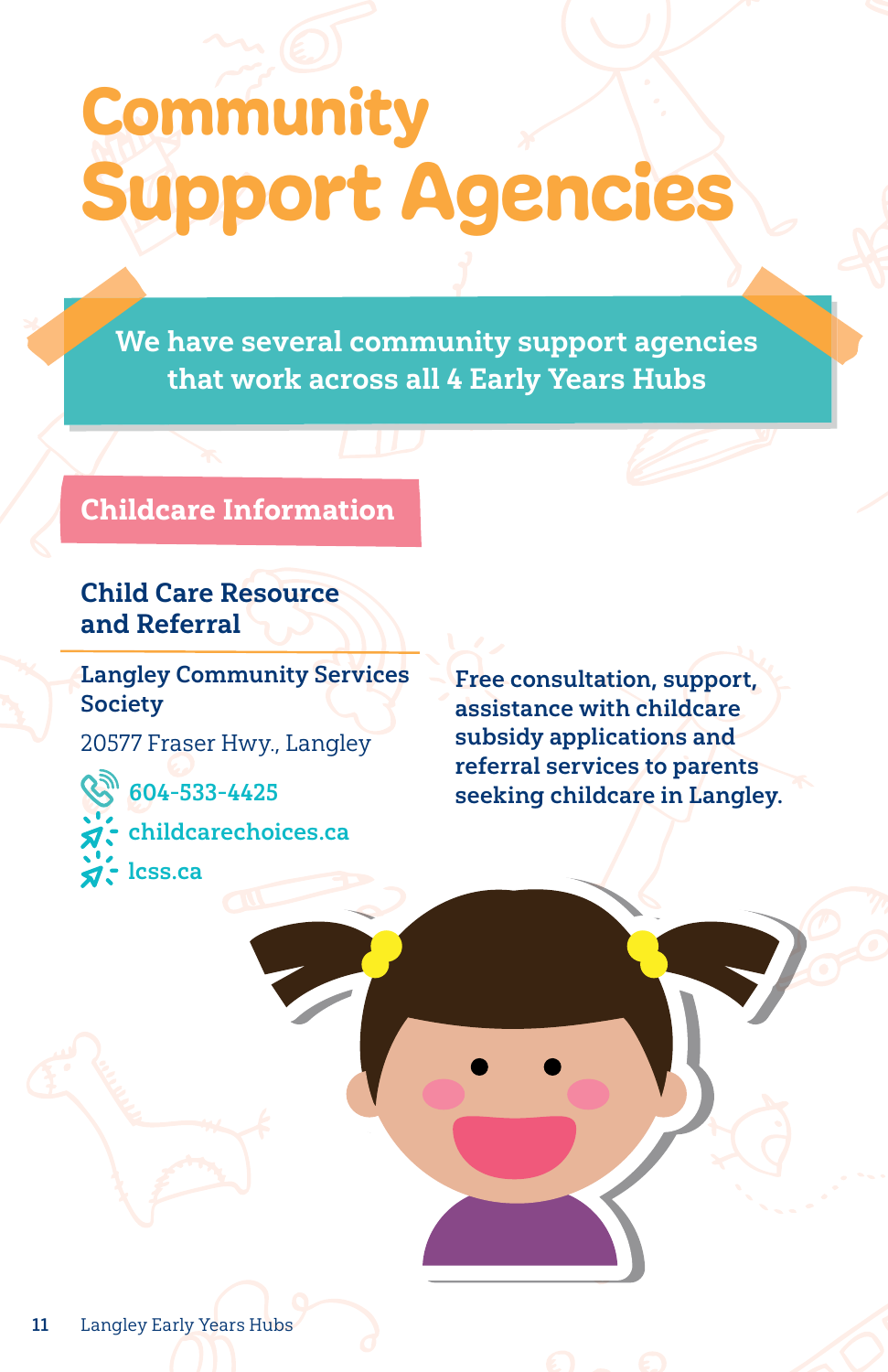#### Early Intervention Supports

### Family Smart™

## 604-878-3400  $\mathcal{A}$ : familysmart.ca

• Supporting children, youth, young adults and their families with mental health challenges.

#### • FamilySmart™ Parents In Residence (PiR)

Provides peer support, mentoring, system navigation and access to information, resources, networks and education.

#### **Transition to Parenthood** (T2P)

Resources for new parents and young adults who are becoming new parents, all of whom have struggled with their mental health.

#### Family Support Institute

- 604-540-8374  $\lambda$  familysupportbc.com
- Family Support for those caring for people with disabilties
- Peer-to-Peer support with resource parents in your community

#### Inclusion Langley - Child Development **Services**

203 – 5171 221A St., Langley

- $\mathbb{Q}^{\mathbb{Z}}$  604-534-1155  $\overrightarrow{a}$  inclusionlangley.com
- Infant and Supported Child Development Programmes
- Aboriginal Infant and Supported Child Development Programmes

We gratefully acknowledge that our work takes place on the traditional and unceded territories of the Katzie, Kwantlen, Matsqui, and Semiahmoo First Nations.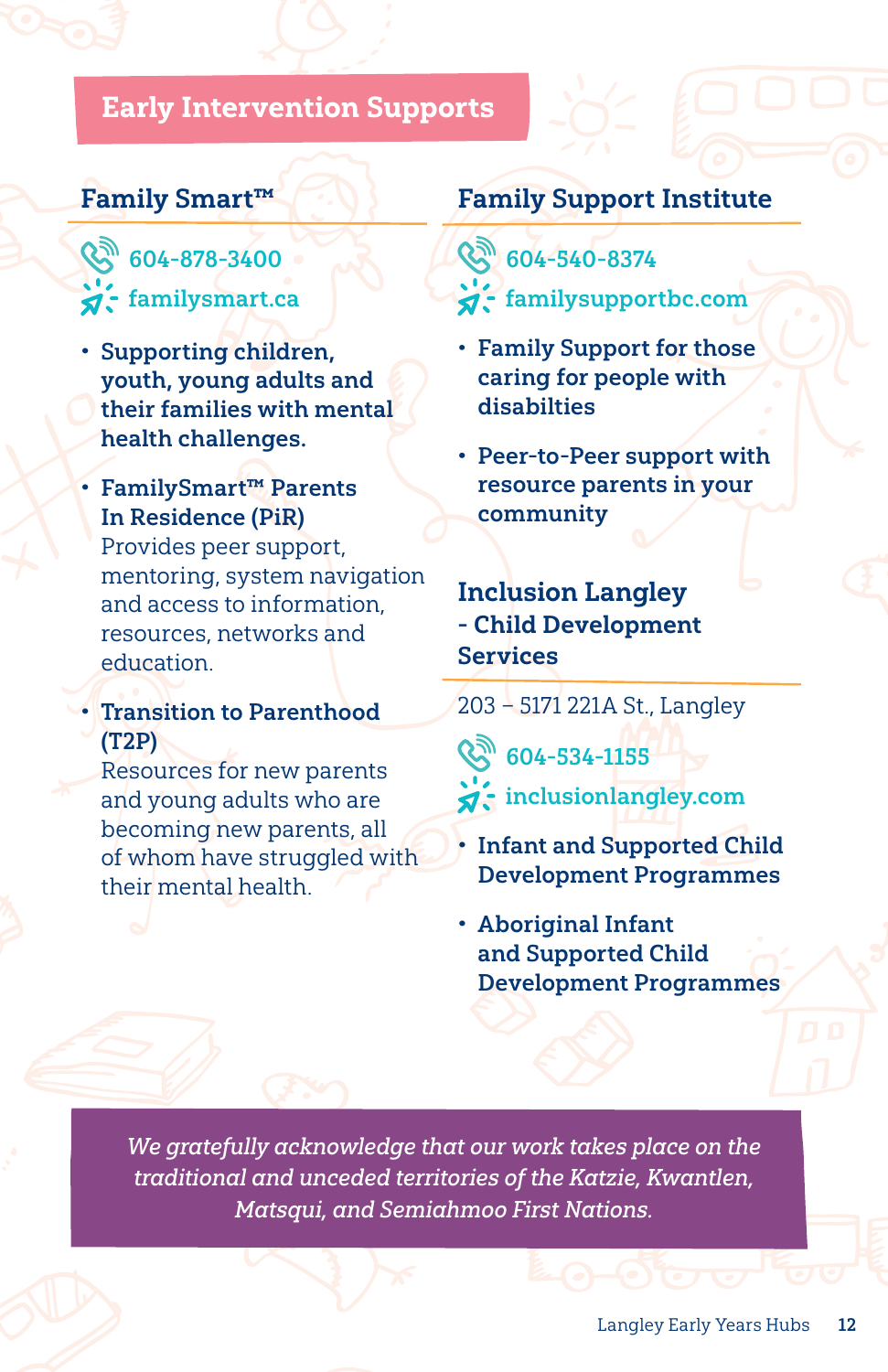#### Family Supports and Programs

#### Child & Youth Mental Health (Early Childhood)

#120 – 20434 64th Ave., Langley

604-514-2711

- Early Childhood Mental Health Clinicians
- Mental Health Walk-in Intake Clinics Wednesdays (8:30am–3:30pm)

#### Encompass Support Services Society

20618 Eastleigh Cres., Langley

 $\mathbb{Q}^{36}$  604-534-2171 **d**: encompass-supports.com

- Community Outreach Worker
- Pregnant and Parenting Youth

Fraser Valley Regional Library – City and Township of Langley



- Library Storytime
- Babytime

#### Langley Community Services Society

5339 207 St., Langley

604-534-7921  $\overrightarrow{a}$  - lcss.ca

- Community Counselling
- Family Success Program
- Family Connections
- Employment Services
- Refugee Settlement and Integration Program (Refugee Claimants)

#### Immigrant Services Society

#204-20621 Logan Ave., Langley

604-510-5136 issbc.org

The newcomer services' multilingual staff helps families settle, make new friends, and understand their new life in Canada.

13 Langley Early Years Hubs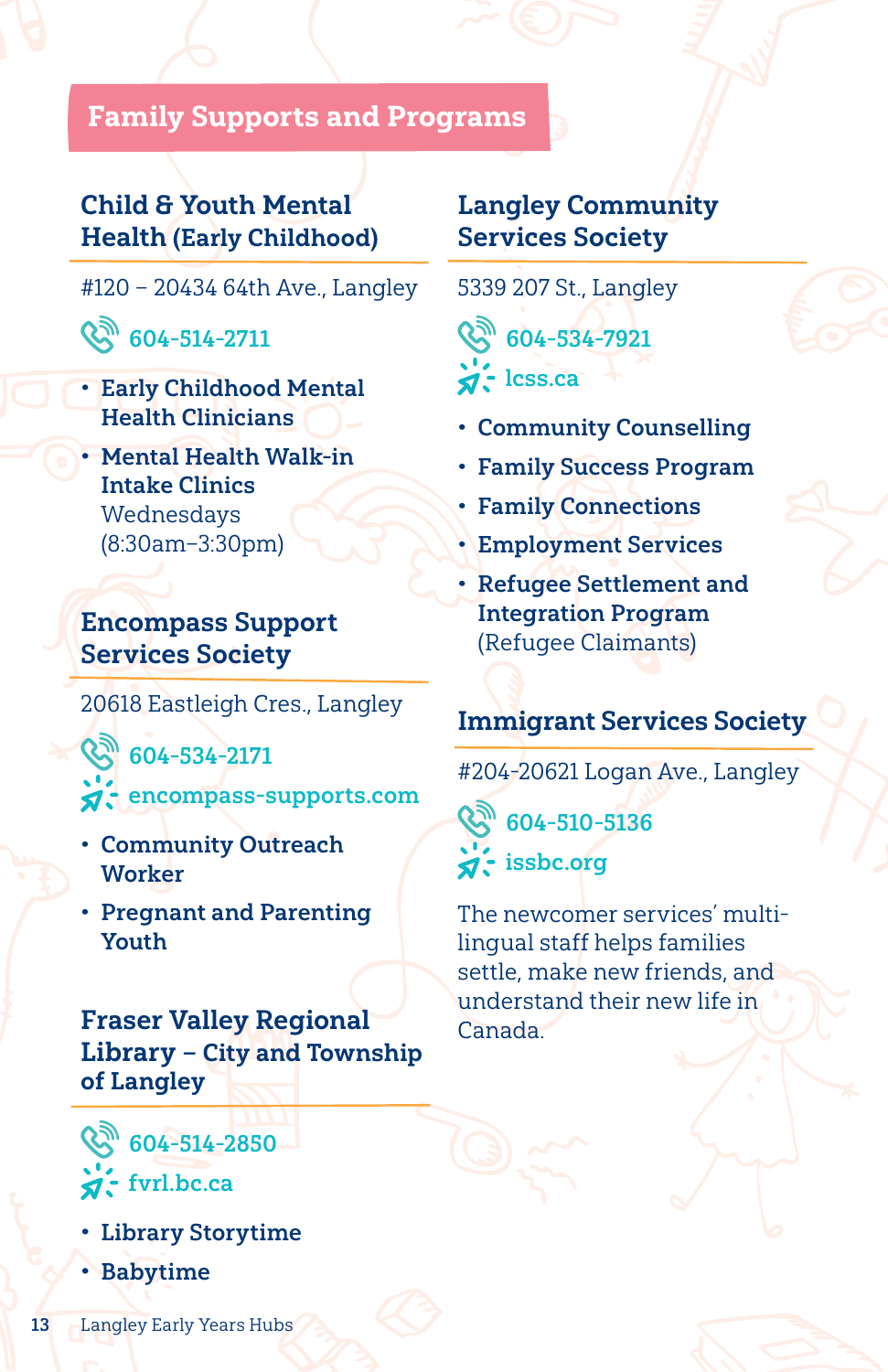#### La Leche League Langley

## d: lllc.ca/lllc-langley

A community for breastfeeding moms. We offer breastfeeding supports, resources and information, free monthly meetings, and telephone support.

#### Langley School District #35

21812 48th Ave., Langley

 $\mathbb{R}^{3}$  604-534-7891  $\overleftrightarrow{a}$ : sd35.bc.ca/earlylearning

- StrongStart
- Ready, Set, Learn (3–5 years)
- Kinder Starts

#### Lower Fraser Valley Aboriginal Society

20865 56th Ave., Langley

604-427-2664  $\overrightarrow{a}$  - Ifvas.org

- Little Feathers Drop-in Playgroup
- Little Voices
- Indigenous Mother Goose
- Bringing Tradition Home Indigenous Parenting Program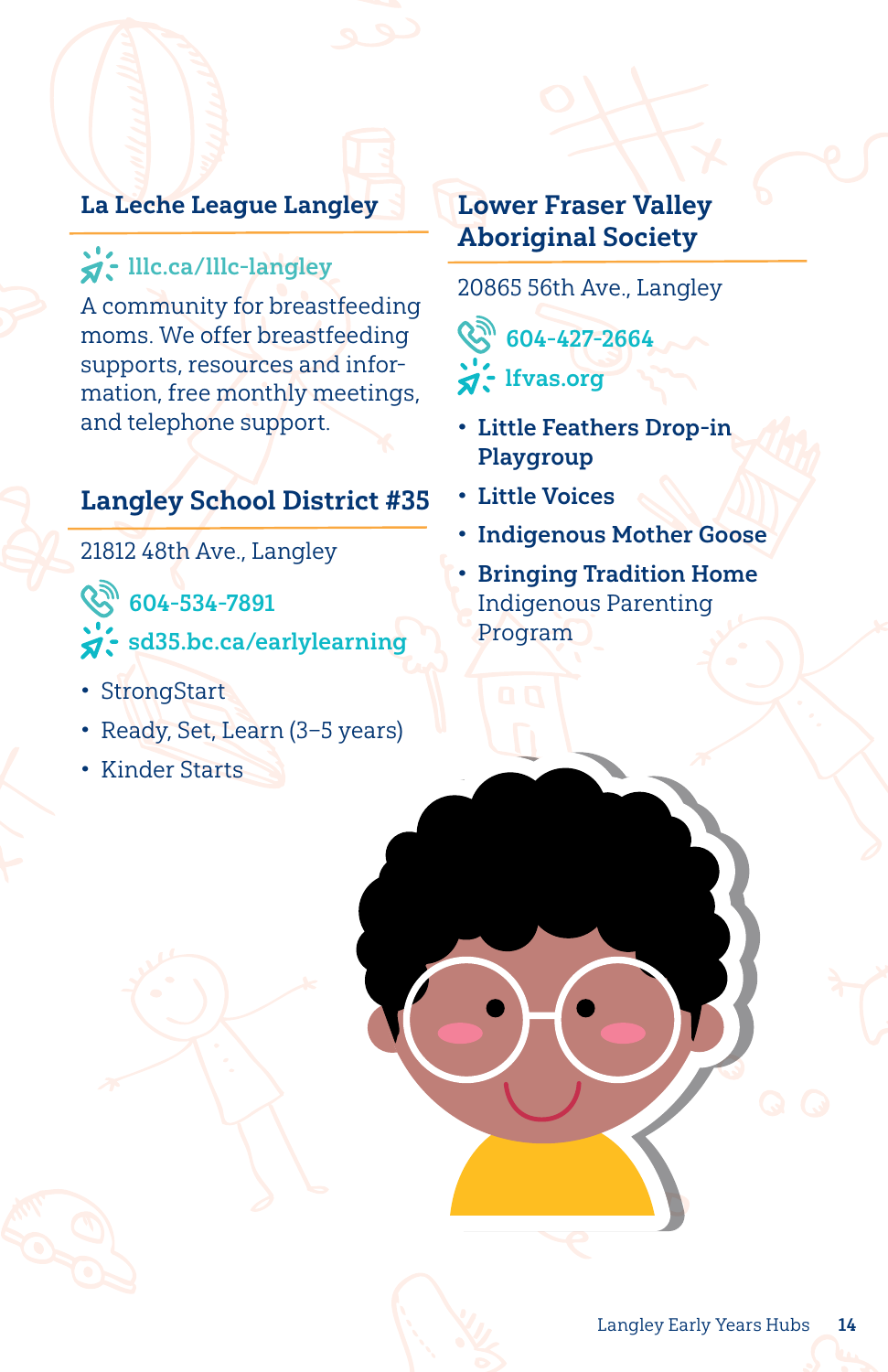#### Health and Nutrition

#### Langley Food Bank

5768 203 St., Langley

- 604-533-0671 langleyfoodbank.com
- Open for distribution: Monday, Wednesday and Friday (10:00am–2:00pm)
- Birthday closet for children up to age 12

Proof of address and Government issued ID required on first visit

#### Aldergrove Food Bank

27309 Fraser Hwy., Aldergrove

- 604-857-1671
- langleyfoodbank.com/ aldergrove
- Open for distribution: Tuesdays (11:30am–2:00pm)

Proof of address and Government issued ID required on first visit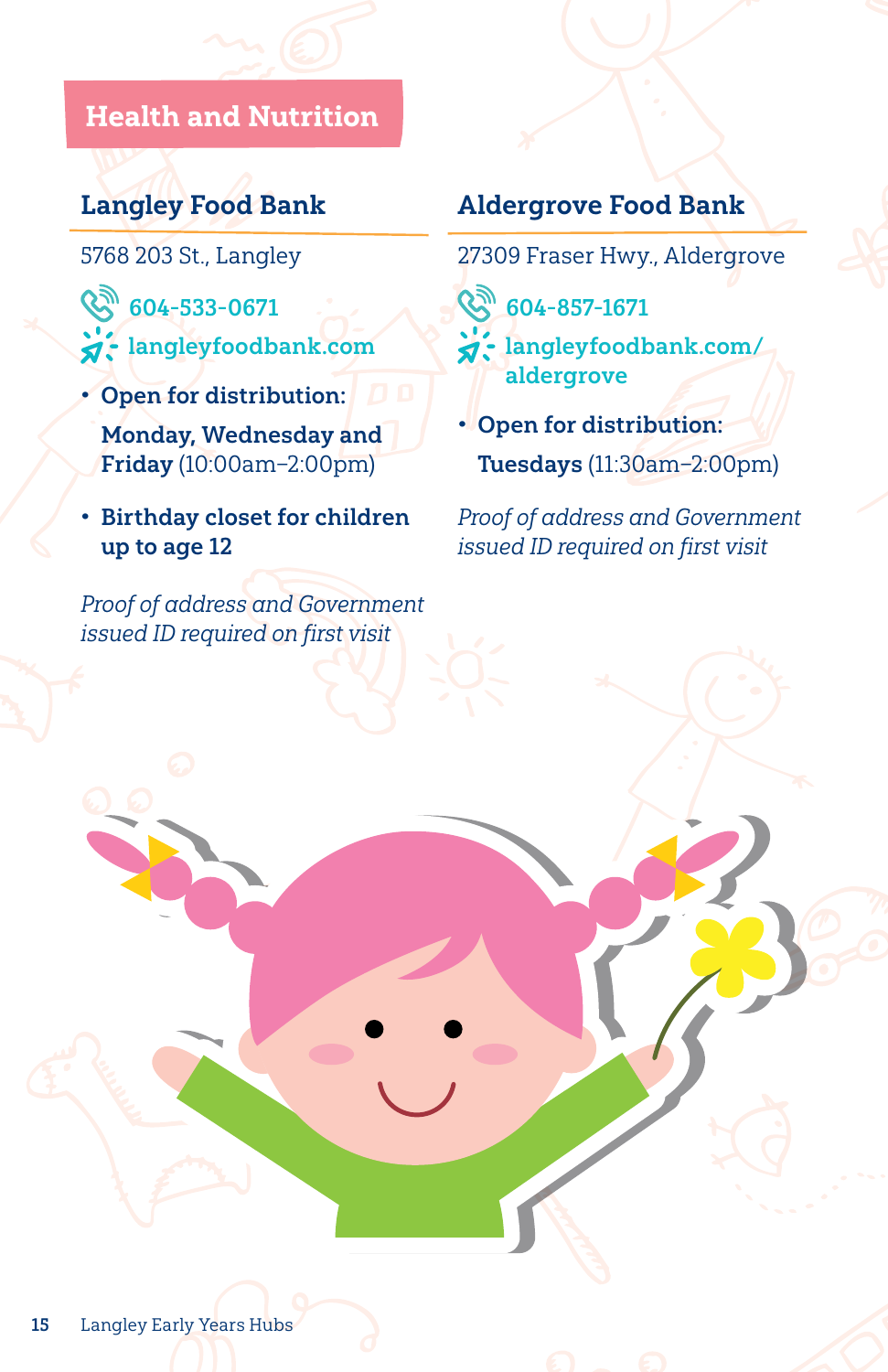### Langley Public Health

20389 Fraser Hwy., Langley

 $\mathbb{Q}^{\mathbb{N}}$  604-539-2900  $\overleftrightarrow{a}$ : fraserhealth.ca

- Pregnancy and early motherhood care
- Immunizations
- Nutrition
- Dental
- Child development
- Hearing clinics
- Speech therapy

#### Sources Food Bank

Unit 208 – 20445 62 Ave., **Langley** 

- 604-531-8168  $\mathcal{S}$ : sourcesbc.ca
- Open for distribution:

Wednesdays (10:00am–3:00pm)

Thursdays (10:00am–2:00pm)

• On-site Advocate (2x/month) to help with income assistance, disability, tenancy and housing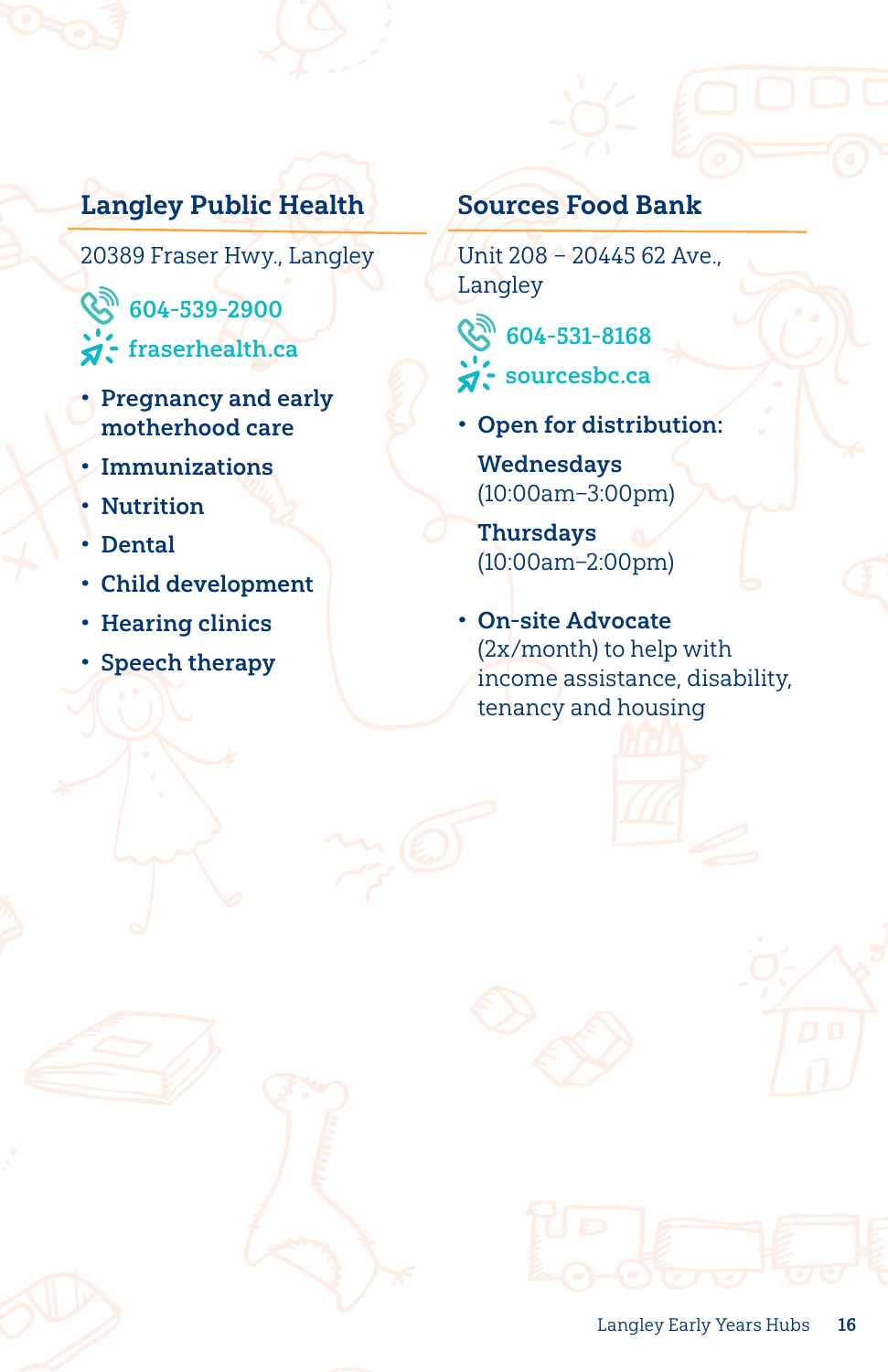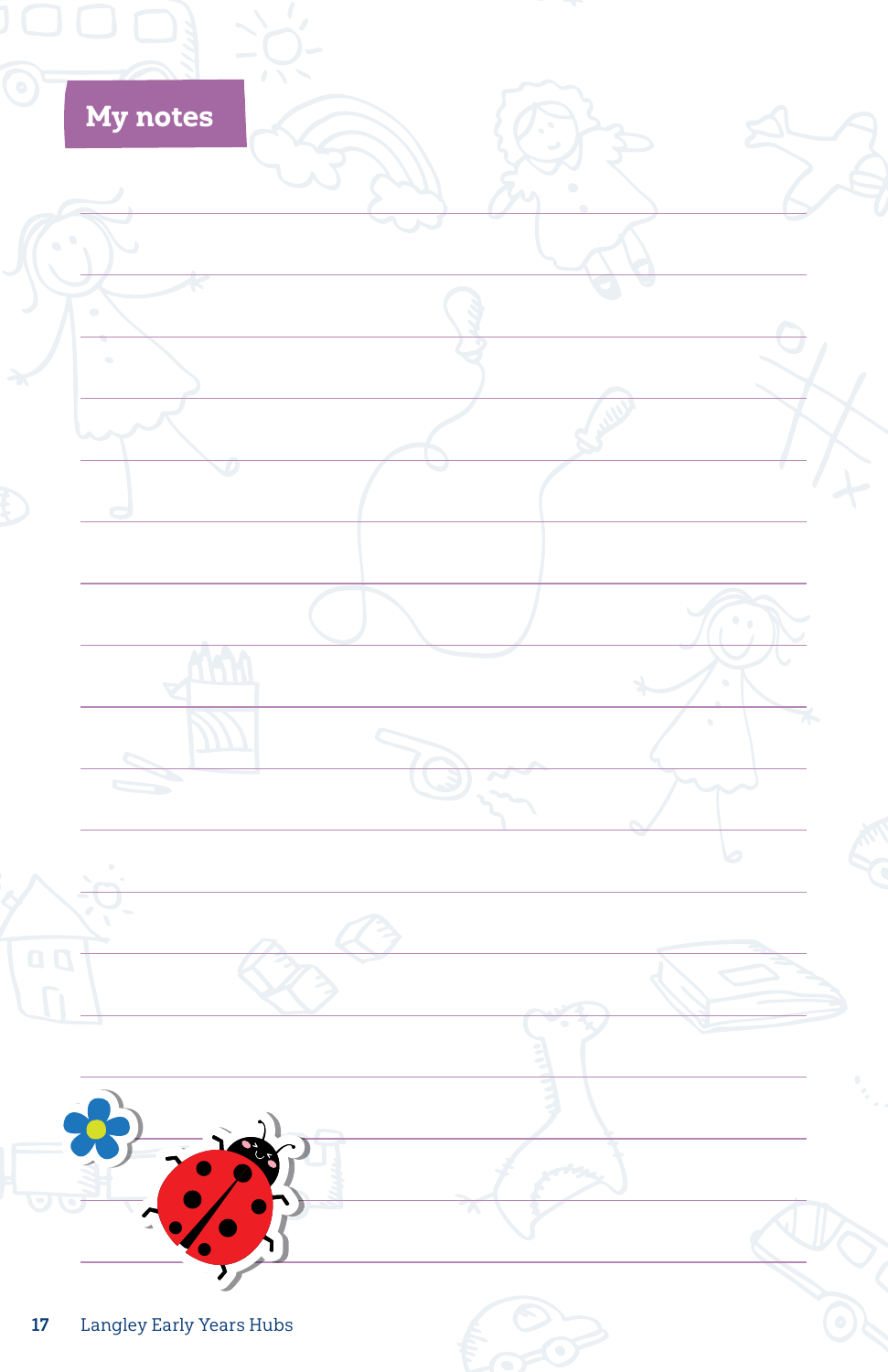